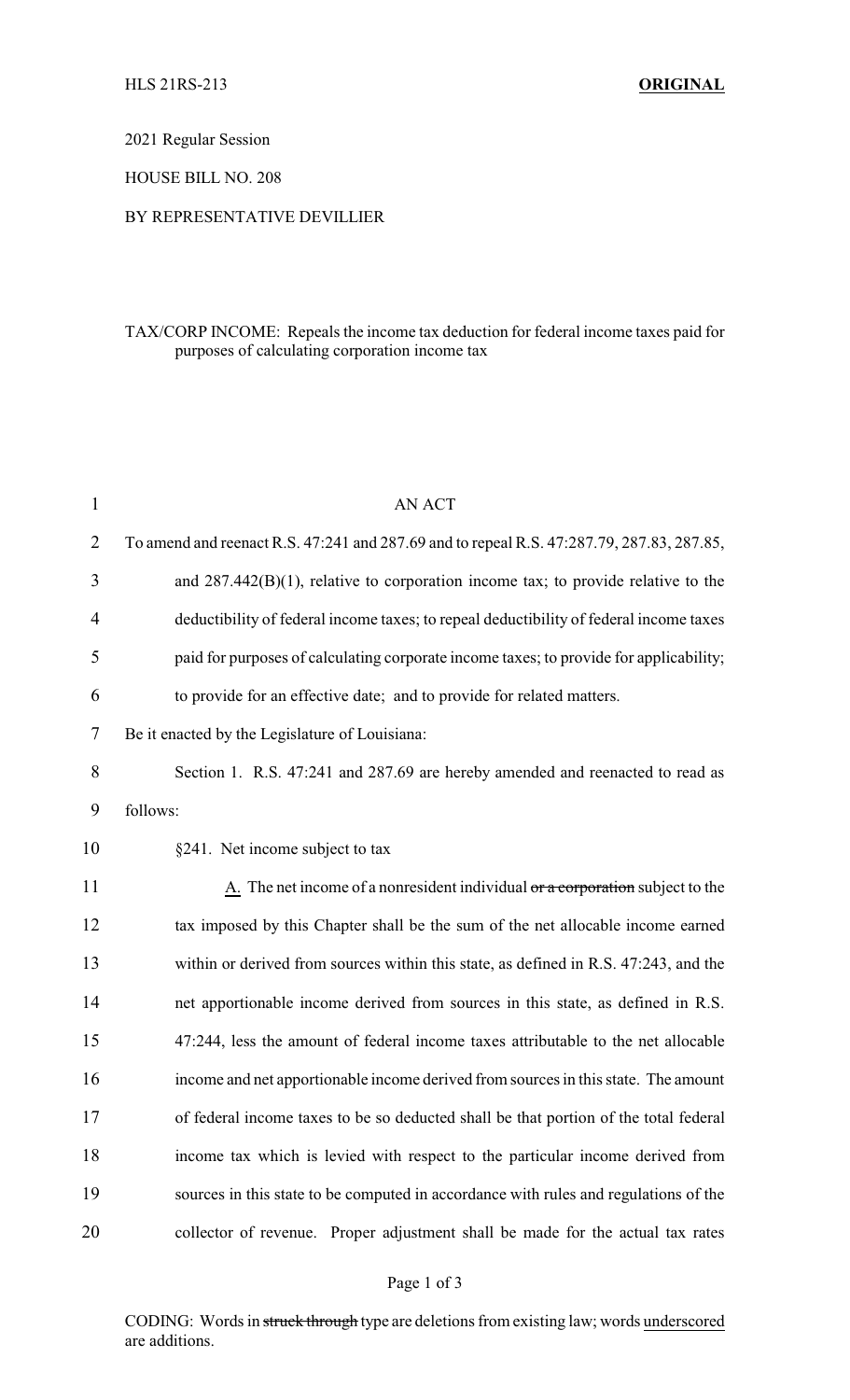| $\mathbf{1}$   | applying to different classes of income and for all differences in the computation of   |
|----------------|-----------------------------------------------------------------------------------------|
| $\overline{2}$ | net income for purposes of federal income taxation as compared to the computation       |
| 3              | of net income under this Chapter. Where the allocation of the tax is to be based on     |
| $\overline{4}$ | a ratio of the amount of net income of a particular class, both the numerator and the   |
| 5              | denominator of the fraction used in determining the ratio shall be computed on the      |
| 6              | basis that such net income is determined for federal income tax purposes.               |
| 7              | B. The net income of a corporation subject to the tax imposed by this                   |
| 8              | Chapter shall be the sum of the net allocable income earned within or derived from      |
| 9              | sources within this state, as defined in R.S. 47:243, and the net apportionable income  |
| 10             | derived from sources in this state, as defined in R.S. 47:244. Proper adjustment shall  |
| 11             | be made for the actual tax rates applying to different classes of income and for all    |
| 12             | differences in the computation of net income for purposes of federal income taxation    |
| 13             | as compared to the computation of net income under this Chapter. Where the              |
| 14             | allocation of the tax is to be based on a ratio of the amount of net income of a        |
| 15             | particular class, both the numerator and the denominator of the fraction used in        |
| 16             | determining the ratio shall be computed on the basis that such net income is            |
| 17             | determined for federal income tax purposes.                                             |
| 18             | *<br>*<br>∗                                                                             |
| 19             | §287.69. Louisiana taxable income defined                                               |
| 20             | "Louisiana taxable income" means Louisiana net income, after adjustments,               |
| 21             | less the federal income tax deduction allowed by R.S. 47:287.85. "After adjustments"    |
| 22             | means after the application of the net operating loss adjustment allowed by R.S.        |
| 23             | 47:287.86.                                                                              |
| 24             | Section 2. R.S. 47:287.79, 287.83, 287.85, and 287.442(B)(1) are hereby repealed        |
| 25             | in their entirety.                                                                      |
| 26             | The provisions of this Act shall be applicable for taxable periods<br>Section 3.        |
| 27             | beginning on or after January 1, 2023.                                                  |
| 28             | Section 4. This Act shall take effect and become operative on January 1, 2023, if the   |
| 29             | proposed amendment of Article VII of the Constitution of Louisiana contained in the Act |

CODING: Words in struck through type are deletions from existing law; words underscored are additions.